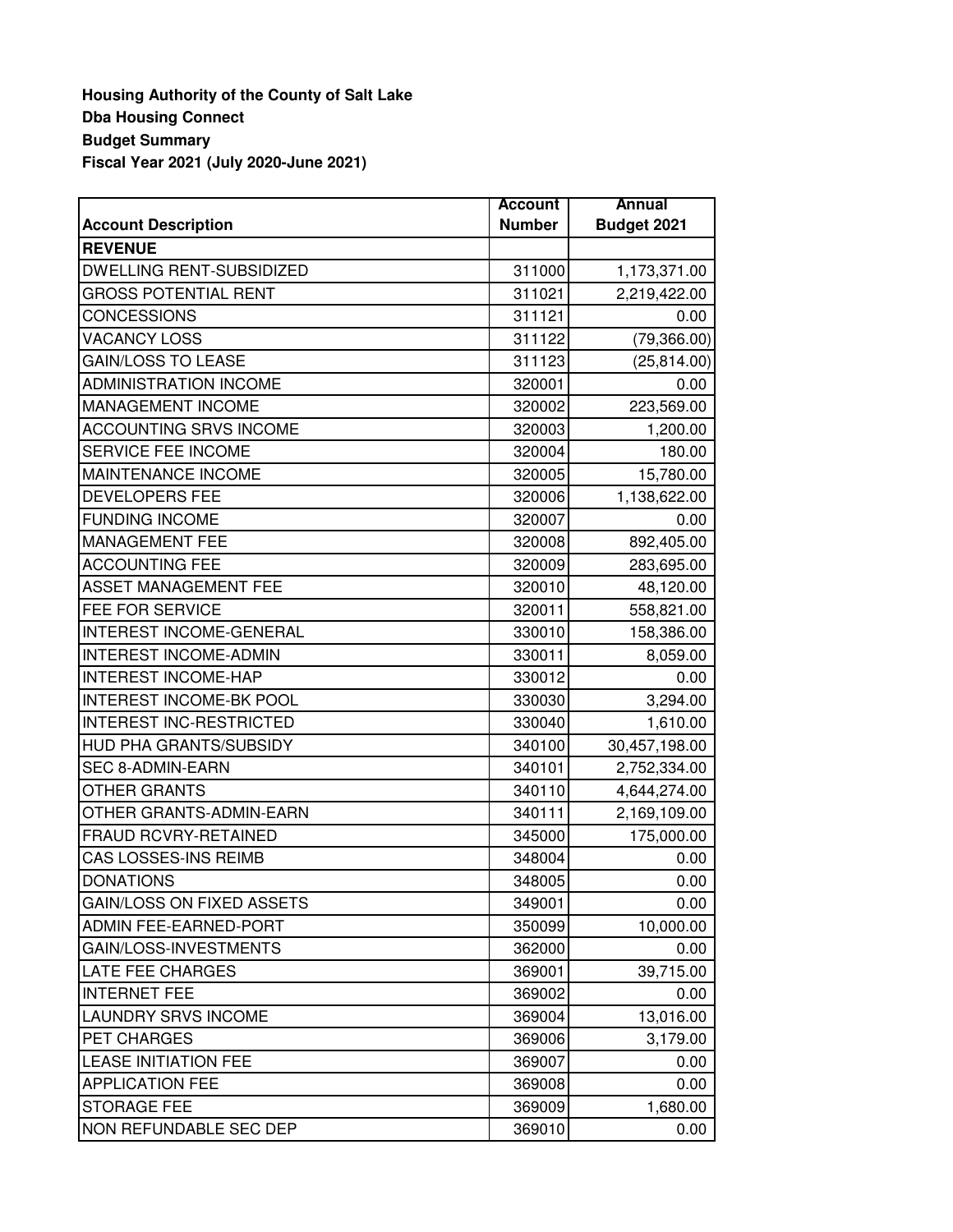| <b>RENTAL-SPRINT</b>              | 369011 | 0.00          |
|-----------------------------------|--------|---------------|
| OTHER TENANT CHARGES              | 369012 | 18,756.00     |
| <b>RENTAL-MI MEXICO</b>           | 369013 | 0.00          |
| <b>RENTAL-LDS CHURCH</b>          | 369015 | 18,600.00     |
| <b>RENTAL-HOI</b>                 | 369033 | 504.00        |
| <b>RENTAL-LITERACY ACTION</b>     | 369037 | 7,800.00      |
| <b>RENTAL-OTHER</b>               | 369049 | 0.00          |
| <b>MISC INCOME</b>                | 369099 | 54,844.00     |
| <b>Total Revenue</b>              |        | 46,987,363.00 |
|                                   |        |               |
| <b>EXPENSES</b>                   |        |               |
| <b>ADMIN EXP-SEC 8-PORT</b>       | 410299 | 10,000.00     |
| P/R-ADMIN                         | 411000 | 3,262,185.00  |
| P/R-SUPPORTIVE SRVS               | 411003 | 829,135.00    |
| <b>P/R-TEMP SRVS</b>              | 411005 | 0.00          |
| P/R-UNEMPLOYMENT                  | 411006 | 2,484.00      |
| <b>ADMIN BENEFIT-MED</b>          | 411210 | 542,588.00    |
| <b>SPT SRV BENEFIT-MED</b>        | 411213 | 225,706.00    |
| <b>ADMIN BENEFIT-RETIRE</b>       | 411220 | 522,244.00    |
| <b>SPT SRV BENEFIT-RETIRE</b>     | 411223 | 139,643.00    |
| <b>ADMIN BENEFIT-TAXES</b>        | 411240 | 241,901.00    |
| SPT SRV BENEFIT-TAXES             | 411243 | 63,443.00     |
| <b>SPT SRV BENEFIT-OTHER</b>      | 411293 | 18,238.00     |
| <b>ADMIN BENEFIT-OTHER</b>        | 411299 | 69,712.00     |
| <b>LEGAL EXPENSE</b>              | 413000 | 14,006.00     |
| <b>LEGAL EXPENSE-COLLECTED</b>    | 413010 | (7,204.00)    |
| <b>TRAINING-STAFF</b>             | 414000 | 67,836.00     |
| <b>TRAINING-TUITION REIMBURSE</b> | 414001 | 2,069.00      |
| <b>TRAVEL</b>                     | 415000 | 70,129.00     |
| MILEAGE REIMBURSEMENT             | 415001 | 17,592.00     |
| <b>ACCOUNTING FEES</b>            | 417000 | 0.00          |
| <b>AUDIT FEES</b>                 | 417100 | 22,000.00     |
| <b>MGT SRVS-DIRECT</b>            | 417210 | 0.00          |
| MGT SRVS-INDIRECT-HOI             | 417222 | 0.00          |
| MANAGEMENT FEE                    | 417251 | 992,114.00    |
| <b>ACCOUNTING FEE</b>             | 417252 | 283,696.00    |
| <b>ASSET MANAGEMENT FEE</b>       | 417253 | 48,120.00     |
| OFFICE OVERHEAD                   | 418000 | 74,912.00     |
| <b>ADVERTISING</b>                | 419001 | 6,916.00      |
| <b>BANK FEES</b>                  | 419002 | 33,936.00     |
| MEALS/FOOD                        | 419003 | 26,888.00     |
| <b>COMPUTER EXPENSE</b>           | 419004 | 97,540.00     |
| <b>COPIES</b>                     | 419005 | 13,025.00     |
| <b>DONATIONS</b>                  | 419006 | 3,000.00      |
| <b>DUES/MEMBERSHIPS</b>           | 419007 | 12,084.00     |
| <b>EMPLOYEE RECOGNITION</b>       | 419008 | 14,414.00     |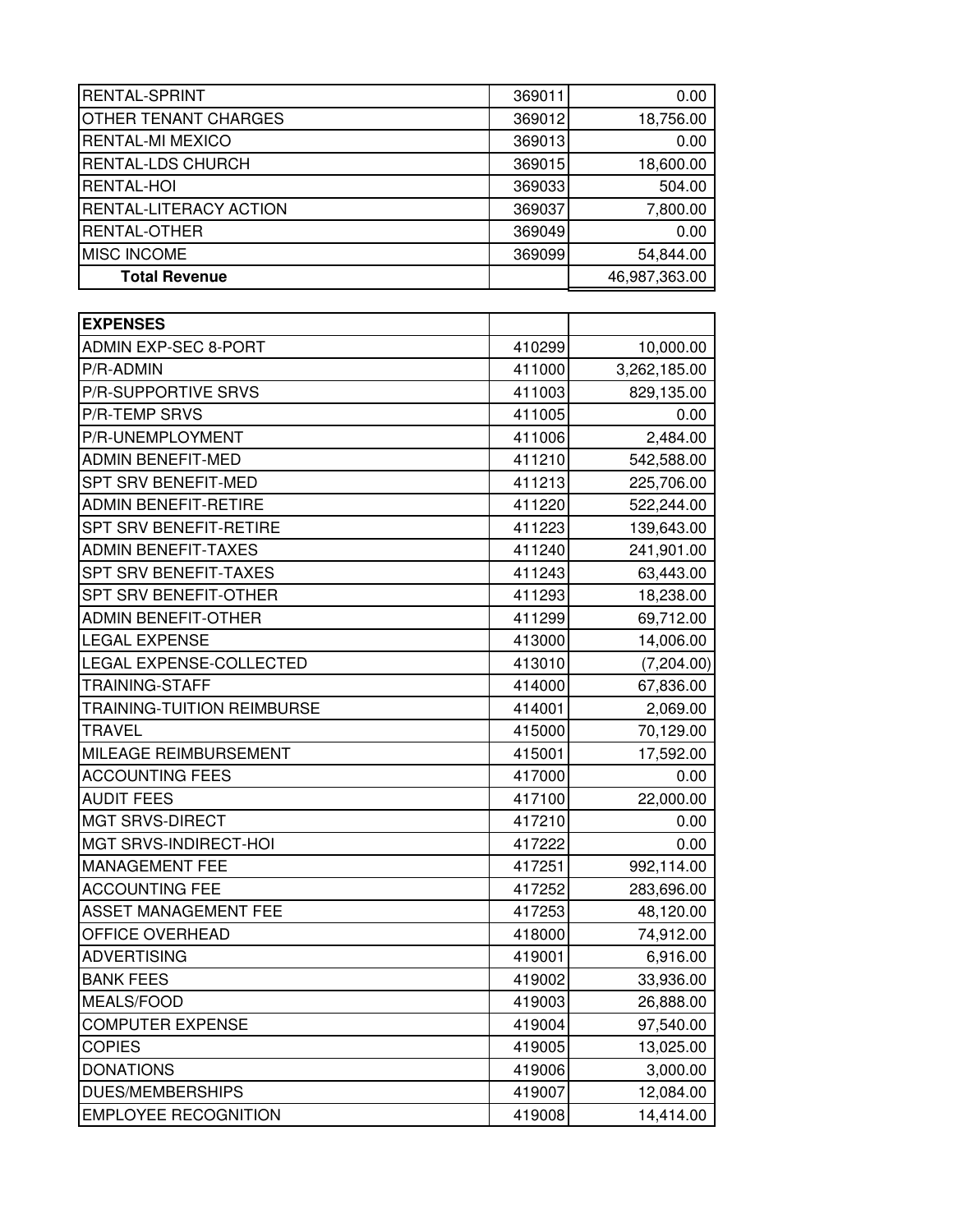| <b>EQUIPMENT RENTAL</b>          | 419009 | 0.00         |
|----------------------------------|--------|--------------|
| <b>FEES/LICENSES</b>             | 419010 | 45,367.00    |
| OFFICE EQP-EXPD                  | 419011 | 20,051.00    |
| OFFICE EQP-REPAIR/MAIN           | 419012 | 1,248.00     |
| OFFICE MAINT-CONTRACT            | 419013 | 82,021.00    |
| PRINTERS/PRINTER SUPPLIES        | 419014 | 11,868.00    |
| <b>POSTAGE</b>                   | 419015 | 51,030.00    |
| <b>PRINTING</b>                  | 419016 | 4,414.00     |
| PROFESSIONAL SERVICES            | 419017 | 844,053.00   |
| SUBSCRIPTN/PUBLICATN             | 419018 | 1,338.00     |
| <b>SUPPLIES</b>                  | 419019 | 24,032.00    |
| <b>TELEPHONE</b>                 | 419020 | 60,937.00    |
| TELEPHONE-LONG DISTANCE          | 419021 | 1,599.00     |
| TELEPHONE-MOBILE                 | 419022 | 21,105.00    |
| PROGRAM SUPPLIES                 | 419024 | 520.00       |
| <b>PUBLIC RELATIONS</b>          | 419025 | 250.00       |
| <b>PROMOTION</b>                 | 419026 | 1,100.00     |
| <b>STORAGE RENTAL</b>            | 419027 | 0.00         |
| <b>BACKGROUND/CREDIT REPORTS</b> | 419028 | 6,882.00     |
| <b>Total Administration</b>      |        | 8,898,167.00 |
|                                  |        |              |
| TENANT-TRANSPORTATION            | 419057 | 0.00         |
| <b>TENANT-STIPENDS</b>           | 419062 | 3,001.00     |
| TENANT-PROFESSIONAL SR           | 419065 | 0.00         |
| <b>TENANT-OTHER EXPENSES</b>     | 419066 | 0.00         |
| <b>TENANT EMPLOYMENT</b>         | 419067 | 5,000.00     |
| <b>TENANT-INTERNET</b>           | 419068 | 0.00         |
| P/R-FSS COORDINATOR              | 421000 | 146,810.00   |
| <b>FSS BENEFIT-MED</b>           | 422201 | 25,192.00    |
| <b>FSS BENEFIT-RETIRE</b>        | 422202 | 25,155.00    |
| <b>FSS BENEFIT-TAXES</b>         | 422204 | 11,231.00    |
| <b>FSS BENEFIT-OTHER</b>         | 422299 | 3,230.00     |
| <b>Total Tenant Services</b>     |        | 219,619.00   |
|                                  |        |              |
| UTILITIES-WATER                  | 431000 | 155,058.00   |
| UTILITIES-SEWER                  | 431100 | 165,321.00   |
| UTILITIES-ELECTRICITY            | 432000 | 154,134.00   |
| UTILITIES-GAS                    | 433000 | 60,301.00    |
| <b>Total Utilities</b>           |        | 534,814.00   |
|                                  |        |              |
| <b>MAINT-SALARIES</b>            | 441000 | 565,825.00   |
| <b>MAINT-TEMP SRVS</b>           | 441005 | 0.00         |
| <b>TENANT CHARGES</b>            | 441010 | (40,040.00)  |
| MATERIALS-GENERAL                | 442000 | 139,070.00   |
| MAINT-CLOTHING                   | 442001 | 2,364.00     |
| MATERIALS-WATER HEATERS          | 442002 | 10,400.00    |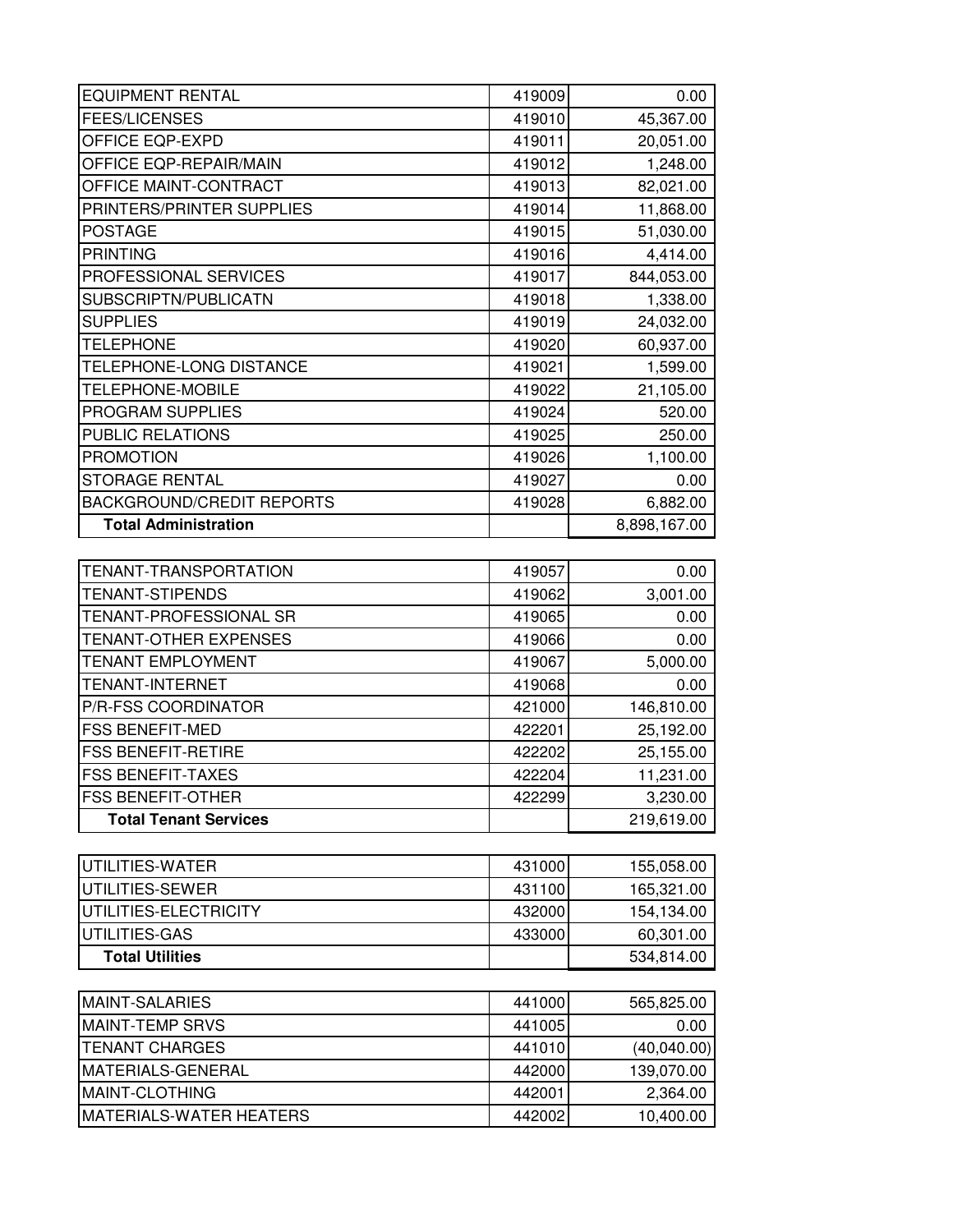| MATERIALS-FURNACES                     | 442003 | 10,662.00  |
|----------------------------------------|--------|------------|
| MATERIALS-GROUNDS                      | 442004 | 8,905.00   |
| MAINT-COST VARIANCE                    | 442010 | 0.00       |
| MAINT-PHYSICAL CNT VAR                 | 442011 | 0.00       |
| MAINT-OBSOLETE INVENTORY               | 442012 | 0.00       |
| MAINT-APPLIANCES                       | 442500 | 30,720.00  |
| MAINT-TOOLS                            | 442501 | 7,701.00   |
| <b>DWELLING FURNITUR/EQUIP</b>         | 442502 | 0.00       |
| MAINT-EQUIP RENTAL                     | 442503 | 1,875.00   |
| MAINT-CONTRACT COST OCCUPIED UNITS     | 443000 | 0.00       |
| CONTRACT-GRAFFITI                      | 443001 | 0.00       |
| CONTRACT-COMMON AREAS                  | 443002 | 10,500.00  |
| CONTRACT-MOWING                        | 443003 | 162,235.00 |
| CONTRACT-VEHICLE GAS                   | 443004 | 35,610.00  |
| CONTRACT-VEHICLE AND EQUIP             | 443005 | 14,140.00  |
| CONTRACT-LOCKSMITH                     | 443006 | 6,752.00   |
| CONTRACT-BACKFLOW                      | 443007 | 2,452.00   |
| CONTRACT-POOL                          | 443008 | 1,000.00   |
| CONTRACT-PREV MAINT                    | 443009 | 79,642.00  |
| CONTRACT-HVAC                          | 443010 | 36,680.00  |
| CONTRACT-SPRINKLER REPAIRS             | 443011 | 11,460.00  |
| CONTRACT-TREE TRIMMING/REMOVAL         | 443012 | 9,415.00   |
| CONTRACT-GROUNDS MISC                  | 443013 | 6,250.00   |
| CONTRACT-SNOW REMOVAL-SHOVEL           | 443020 | 11,670.00  |
| CONTRACT-SNOW REMOVAL-PLOW             | 443021 | 11,114.00  |
| CONTRACT-PORTER                        | 443022 | 47,009.00  |
| CONTRACT-ELEVATOR                      | 443030 | 12,000.00  |
| CONTRACT-NON-UNIT PAINTING             | 443038 | 0.00       |
| CONTRACT-EXTERIOR BUILDING MAINTENANCE | 443039 | 19,620.00  |
| CONTRACT-OCCUPIED-MISC                 | 443040 | 11,918.00  |
| CONTRACT-OCCUPIED-FLOORING REPLACEMENT | 443041 | 4,155.00   |
| CONTRACT-OCCUPIED-UNIT CLEANING        | 443042 | 370.00     |
| CONTRACT-OCCUPIED-UNIT PAINTING        | 443043 | 4,800.00   |
| CONTRACT-OCCUPIED-FLOORING MAINTENANCE | 443044 | 110.00     |
| CONTRACT-OCCUPIED-FLOORING CLEANING    | 443045 | 120.00     |
| CONTRACT-VACANCY-MISC                  | 443050 | 63,808.00  |
| CONTRACT-VACANCY-FLOORING REPLACEMENT  | 443051 | 36,350.00  |
| CONTRACT-VACANCY-UNIT CLEANING         | 443052 | 18,280.00  |
| CONTRACT-VACANCY-UNIT PAINTING         | 443053 | 94,507.00  |
| CONTRACT-VACANCY-FLOORING MAINTENANCE  | 443054 | 1,490.00   |
| CONTRACT-VACANCY-FLOORING CLEANING     | 443055 | 13,975.00  |
| CONTRACT-CARPENTRY                     | 443056 | 1,375.00   |
| CONTRACT-ELECTRICAL                    | 443060 | 4,670.00   |
| CONTRACT-SEWERLINE CLEANING            | 443070 | 15,350.00  |
| CONTRACT-PLUMBING                      | 443071 | 7,364.00   |
| CONTRACT-EXTERMINATION                 | 443080 | 56,307.00  |
| CONTRACT-JANITORIAL                    | 443090 | 42,600.00  |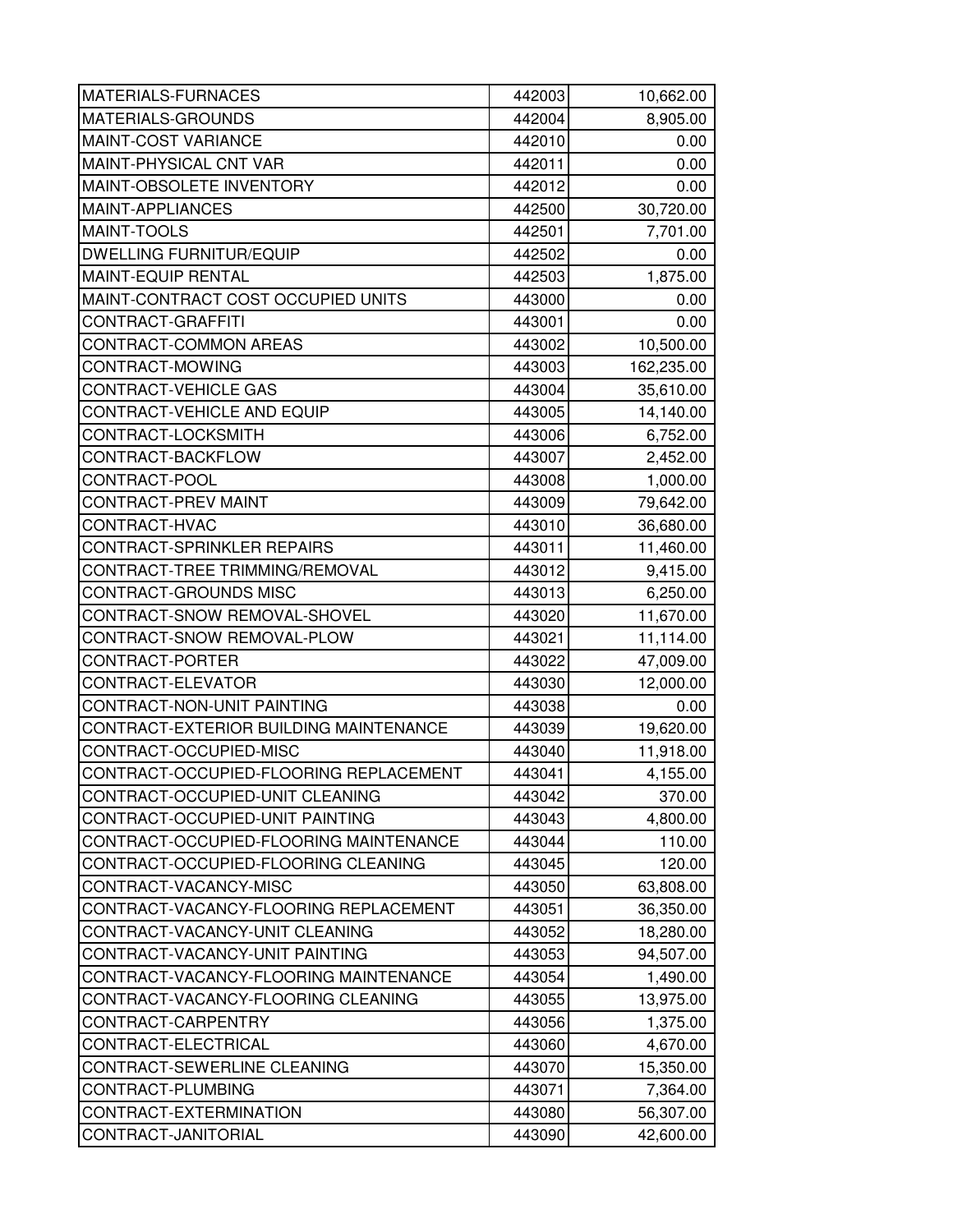| CONTRACT-GARBAGE                         | 443100 | 64,365.00     |
|------------------------------------------|--------|---------------|
| <b>VEHICLE LEASE</b>                     | 443200 | 133,118.00    |
| <b>MAINT BENEFIT-MED</b>                 | 443310 | 146,751.00    |
| <b>MAINT BENEFIT-RETIRE</b>              | 443320 | 89,464.00     |
| <b>MAINT BENEFIT-TAXES</b>               | 443340 | 39,404.00     |
| <b>MAINT BENEFIT-OTHER</b>               | 443399 | 11,331.00     |
| <b>Total Maintenance</b>                 |        | 2,077,013.00  |
|                                          |        |               |
| CONTRACT-LAW ENFORCEMENT                 | 448001 | 19,000.00     |
| <b>CONTRACT SECURITY</b>                 | 448002 | 56,000.00     |
| <b>Total Protective Services Expense</b> |        | 75,000.00     |
|                                          |        |               |
| PROPERTY INSURANCE                       | 451001 | 149,164.00    |
| <b>FIDELITY BOND INSURANCE</b>           | 451002 | 1,732.00      |
| <b>LIABILITY INSURANCE</b>               | 451003 | 30,172.00     |
| <b>AUTO INSURANCE</b>                    | 451004 | 13,439.00     |
| <b>LAND LEASE</b>                        | 452400 | 0.00          |
| PROPERTY TAXES                           | 452500 | 0.00          |
| COLLECTION LOSS-FRAUD                    | 457000 | 60,000.00     |
| <b>BAD DEBT-TENANT RENT</b>              | 457002 | 56,173.00     |
| <b>BAD DEBT-MORTGAGES</b>                | 457003 | 0.00          |
| <b>INTEREST EXPENSE</b>                  | 458000 | 23,280.00     |
| MORTGAGE BOND INT EXP                    | 458009 | 229,560.00    |
| <b>INTEREST EXP-BANK POOL</b>            | 458088 | 2,516.00      |
| <b>LATE FEES</b>                         | 458500 | 0.00          |
| <b>CAS LOSSES-LABOR</b>                  | 462010 | 0.00          |
| <b>CAS LOSSES-MATERIALS</b>              | 462020 | 0.00          |
| CAS LOSSES-CONTRACTS                     | 462030 | 41,295.00     |
| HSG ASST PMT-RENTAL                      | 471501 | 31,155,615.00 |
| <b>HSG ASST PMT-UTILITIES</b>            | 471502 | 151,392.00    |
| <b>HSG ASST PMT-DAMAGES</b>              | 471503 | 0.00          |
| <b>HSG ASST PMT-FSS ESCROW</b>           | 471505 | 175,824.00    |
| HSG ASST PMT-SEC DEPOSITS                | 471506 | 85,000.00     |
| HSG ASST PMT-LANDLORD INCENTIVE          | 471508 | 0.00          |
| HSG ASST PMT-PORT-OUT                    | 471598 | 229,800.00    |
| HSG ASST PMT-PORT-IN                     | 471599 | 0.00          |
| <b>CONTRACT RENT</b>                     | 471600 | 0.00          |
| <b>Total General Expense</b>             |        | 32,404,962.00 |
| DEPP EYP BLDG                            | 180007 |               |
|                                          |        | 1,120,083,00  |

| <b>Total Depreciation/Amortization</b> |        | 1,289,086.00 |
|----------------------------------------|--------|--------------|
| <b>JAMORTIZATION EXPENSE</b>           | 490001 | 0.00         |
| <b>IDEPR EXP-SITE IMPV</b>             | 480010 | 107,658.00   |
| <b>IDEPR EXP-EQP-ADMIN</b>             | 480009 | 41.445.00    |
| <b>IDEPR EXP-EQP-DWELL</b>             | 480008 | 0.00         |
| <b>DEPR EXP-BLDG</b>                   | 480007 | 1,139,983.00 |